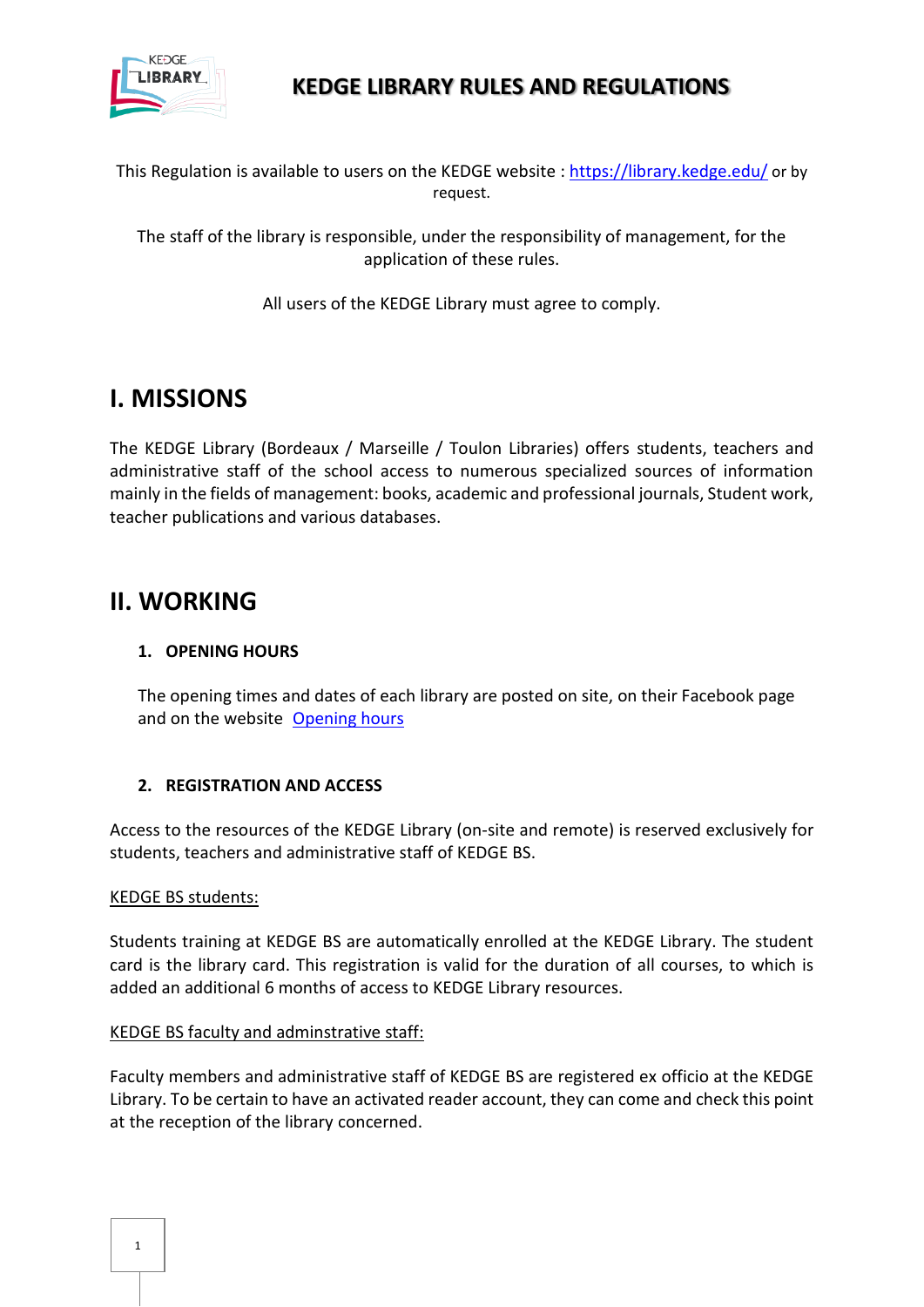

Concerning the temporary staff and the doctoral students, it is necessary to approach the reception of the library of the campus to know the modalities of access to resources.

For reasons of security and computer identification, the KEDGE Library is not able to accommodate external audiences.

#### Remote access:

Registered students, faculty and administrative staff of KEDGE BS have access to the online resources of the KEDGE Library website. Connection is done through the identifiers provided by the school for faculty and staff and Campus Virtuel identifiers for Students.

All subscription-based databases are available remotely from the KEDGE Library site, but their use may be restricted in some companies due to computer firewalls.

## **3. LENDING CONDITIONS**

#### 3.1 / Quantity

Valid students, professors and KEDGE BS administrative staff may borrow 33 documents.

#### 3.2 / Lending period

All documents (books, DVDs, magazines and board games) are borrowable for a period of 1 month.

IPads are loaned for a maximum of one day and must be returned in the evening before the library closes.

Student work and some books marked with a red sticker are excluded from loan.

#### 3.3 / Renewing a loan

Loans may be renewed upon request, by phone, email or directly at reception, unless there is a delay or a reservation on the document.

The request for extension must be made before the scheduled return date.

#### 3.4 / Consultation

Most documents are freely accessible.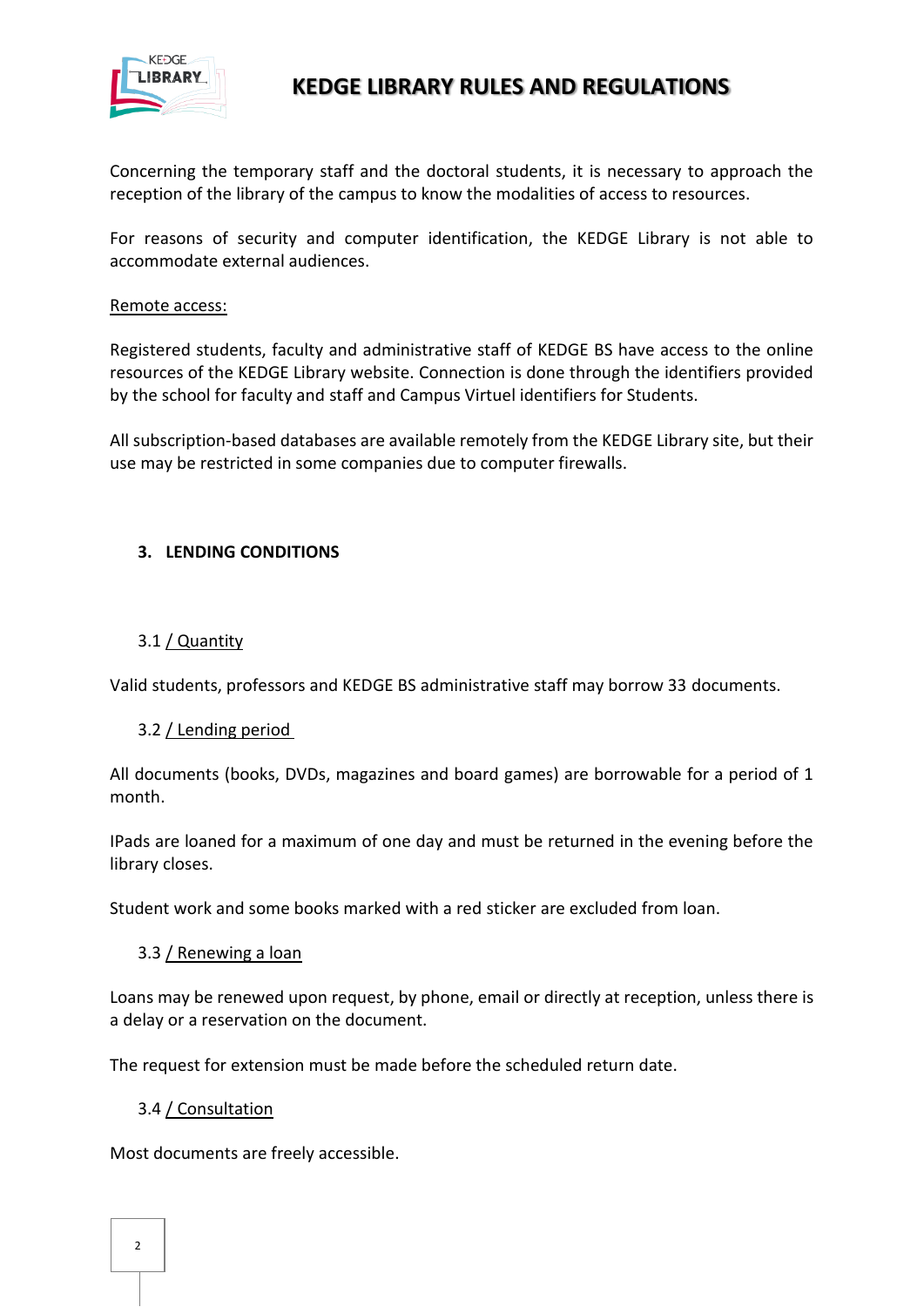

Documents are arranged according to the library's classification. To find them easily, it is imperative that the initial order of storage be maintained and respected by everyone.

Any document consulted should be stored in the same place from where it was taken.

Consultations of archived journals (which are not on the displays) must be the subject of a precise written request either via a form available at the reception or via the documentary portal (section Services> Documents requests).

Magazines are available within 24 hours from the reception desk.

#### 3.5 / Overdue loans

From 7 days late when returning a document, a loan ban proportional to the number of days of delay is applied.

After more than 21 days of delay, after recovery and without return of the documents concerned, the reader account and access to the documentary portal (databases, etc.) are blocked, pending the return of the documents.

Over 90 days late, despite alerts, the library and the Accounting Department of KEDGE BS initiate a process of invoicing for non-return of the borrowed documents in order to proceed with their redemption.

The issue of the diploma is subject to the restitution or the reimbursement of the borrowed documents.

#### 3.6/ Theft, loss, deterioration

All documents are secured.

In case of unauthorized release of documents, the reader will be excluded from lending and immediately summoned for an interview with the head Librarian. Any recurrence or deliberate degradation of documents or material will be the subject of a referral to the disciplinary council.

In case of loss or deterioration of a borrowed document, the cardholder undertakes to replace or refund it based on the publisher price.

For any problem concerning board games (loss of a piece, deterioration of the game, ...), a solution of replacement or refund will be considered according to the damage.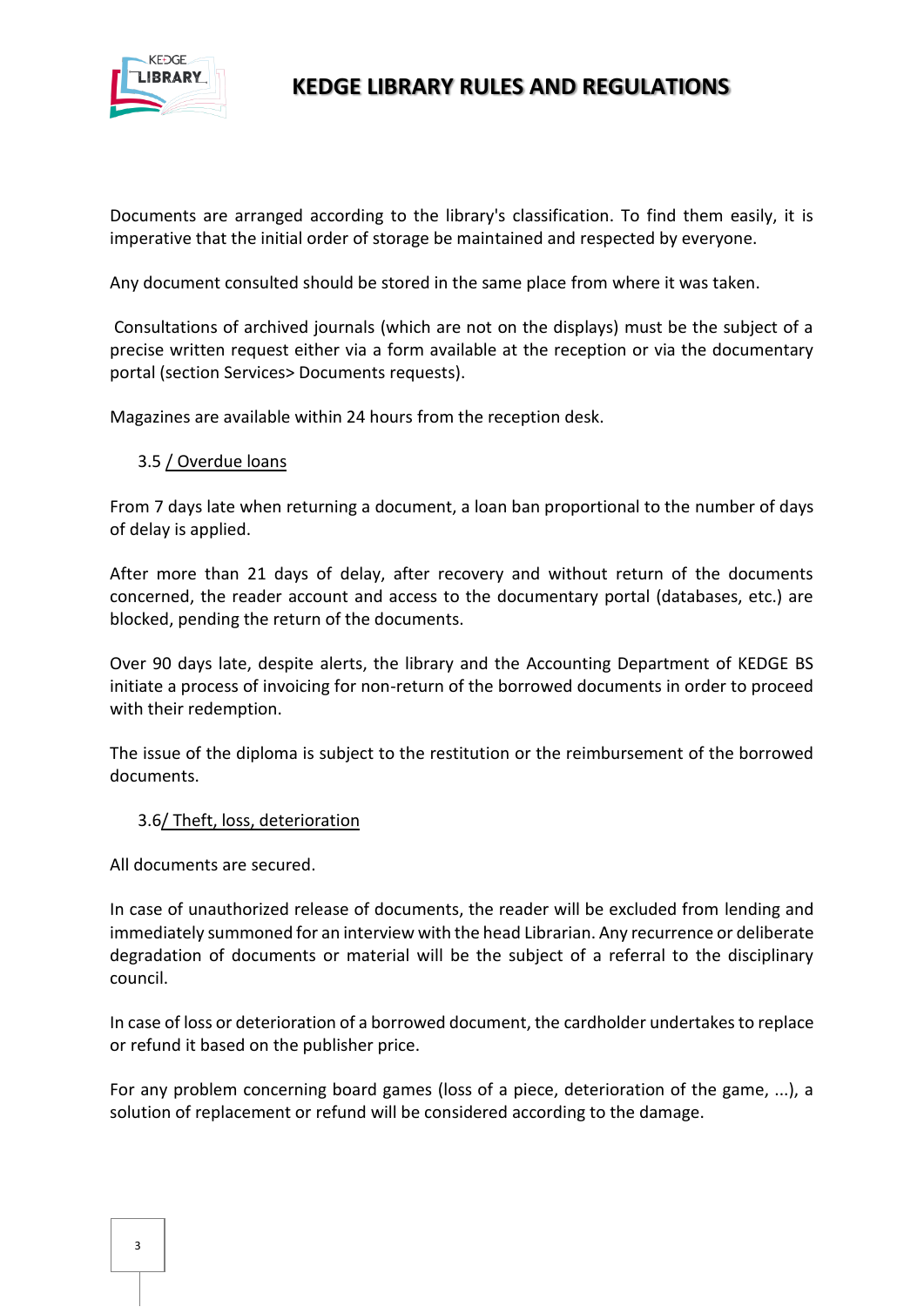

## **4. REPROGRAPHY**

Self-service photocopiers, color printers and scanners are available to students at the KEDGE Library.

They work with the student card, credited each year with 200 copies. Once the stock is exhausted, the purchase of new credits is posible at the reception of the library (3 euros for 100 credits).

For reprographic services (color printing, binding, etc.), students must go to the Reprography department (available in Bordeaux and Marseille).

The reproduction of the documents is reserved for the private use and must not contravene the code of the intellectual property.

## **5. LOAN OF TABLETS**

Tablets may be borrowed depending on the campus. To find out how to do this, you should consult reception or on the KEDGE Library website.

#### **6. RESPECT FOR PEOPLE PLACES AND EQUIPMENT**

#### 6.1 / Behaviour

Users must respect the silence in the work areas reserved for this purpose, so that everyone can work in good conditions. The staff at KEDGE Library is responsible for ensuring calm and reserves the right to exclude anyone who interferes with other users.

For group work, workrooms are available. These rooms can be booked directly on the portal of the KEDGE Library (Services Section) or on the Virtual Campus. They are intended for groups of several people only.

Cell phones must be silenced and calls must be placed outside the library.

Users must also respect the places and equipment available to them, including computer stations. It is forbidden to eat and drink (with the exception of closed water bottles) outside the relaxation areas available to the public in Bordeaux and Marseille.

Computer workstations used at KEDGE Library are exclusively for the consultation of sources of information and work. They must not, under any circumstances, be used for a playful use.

## 6.2 / Control and security

Staff are entitled to invite the reader to present their open bag and to check the validity of their registration.